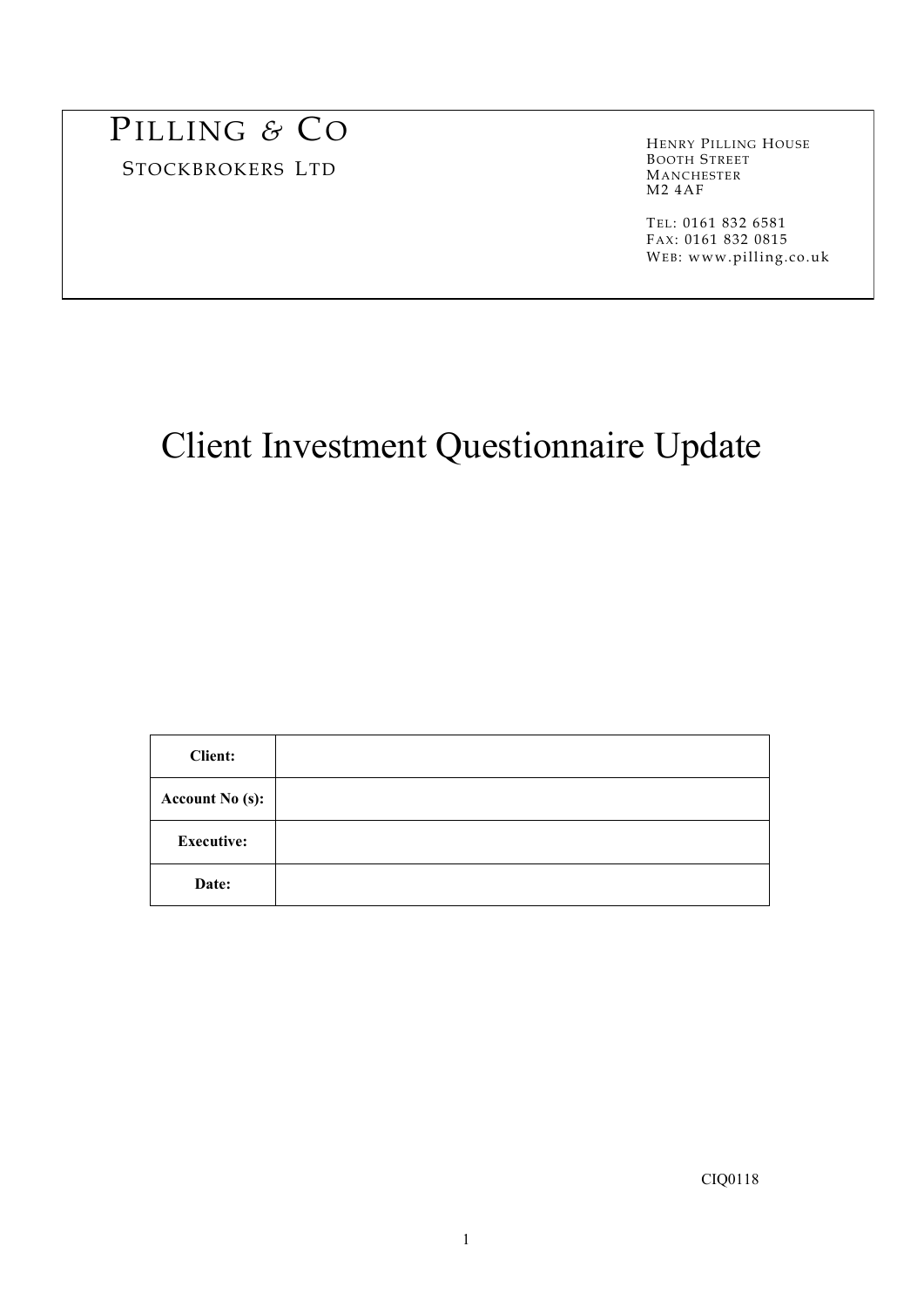# **CLIENT INVESTMENT QUESTIONNAIRE**

This agreement should be completed If you require advice, investment management, discretionary management or any additional services listed later in this document. Please indicate your preferences by initialling the appropriate boxes, signing the form and returning the complete copy of the agreement. The Financial Conduct Authority (FCA) rules require us to obtain such information about your investment objectives, financial resources and personal background as may be necessary to ensure the suitability and quality of our investment advice or the extent of discretion exercised on your behalf.

| Account<br>Title                                                               |                                | Account<br>Number |                                |
|--------------------------------------------------------------------------------|--------------------------------|-------------------|--------------------------------|
|                                                                                |                                |                   |                                |
|                                                                                |                                | <b>Self</b>       | Spouse/Other                   |
| Surname                                                                        |                                |                   |                                |
| Forename (s)                                                                   |                                |                   |                                |
| Address                                                                        |                                |                   |                                |
|                                                                                |                                |                   |                                |
|                                                                                |                                |                   |                                |
| Postcode                                                                       |                                |                   |                                |
| <b>Email Address</b>                                                           |                                |                   |                                |
| Tel. No. Home                                                                  |                                |                   |                                |
| Mobile                                                                         |                                |                   |                                |
| Tel. No. Work                                                                  |                                |                   |                                |
| Date of Birth                                                                  |                                |                   |                                |
| Nationality (If non UK please<br>give Tax Identification<br>Number (TIN) below |                                |                   |                                |
| TIN (if non UK)                                                                |                                |                   |                                |
| National Insurance Number                                                      |                                |                   |                                |
| Occupation                                                                     |                                |                   |                                |
| Employment Status (self<br>employed, part-time, full-<br>time etc.)            |                                |                   |                                |
| Marital Status                                                                 |                                |                   |                                |
| No. of Dependents & Ages                                                       |                                |                   |                                |
| Income Tax Rate                                                                | 45% / 40% / 20% / 0%<br>Other: |                   | 45% / 40% / 20% / 0%<br>Other: |
| <b>Employment Income</b>                                                       | $\pounds$                      |                   | $\pounds$                      |
| <b>Guaranteed Pension Income</b>                                               | $\mathbf f$                    |                   | $\pounds$                      |
| Other Pension Income                                                           | $\mathbf f$                    |                   | $\pounds$                      |
| Rental Income                                                                  | $\pounds$                      |                   | $\pounds$                      |
| Other Income                                                                   | $\pounds$                      |                   | $\pounds$                      |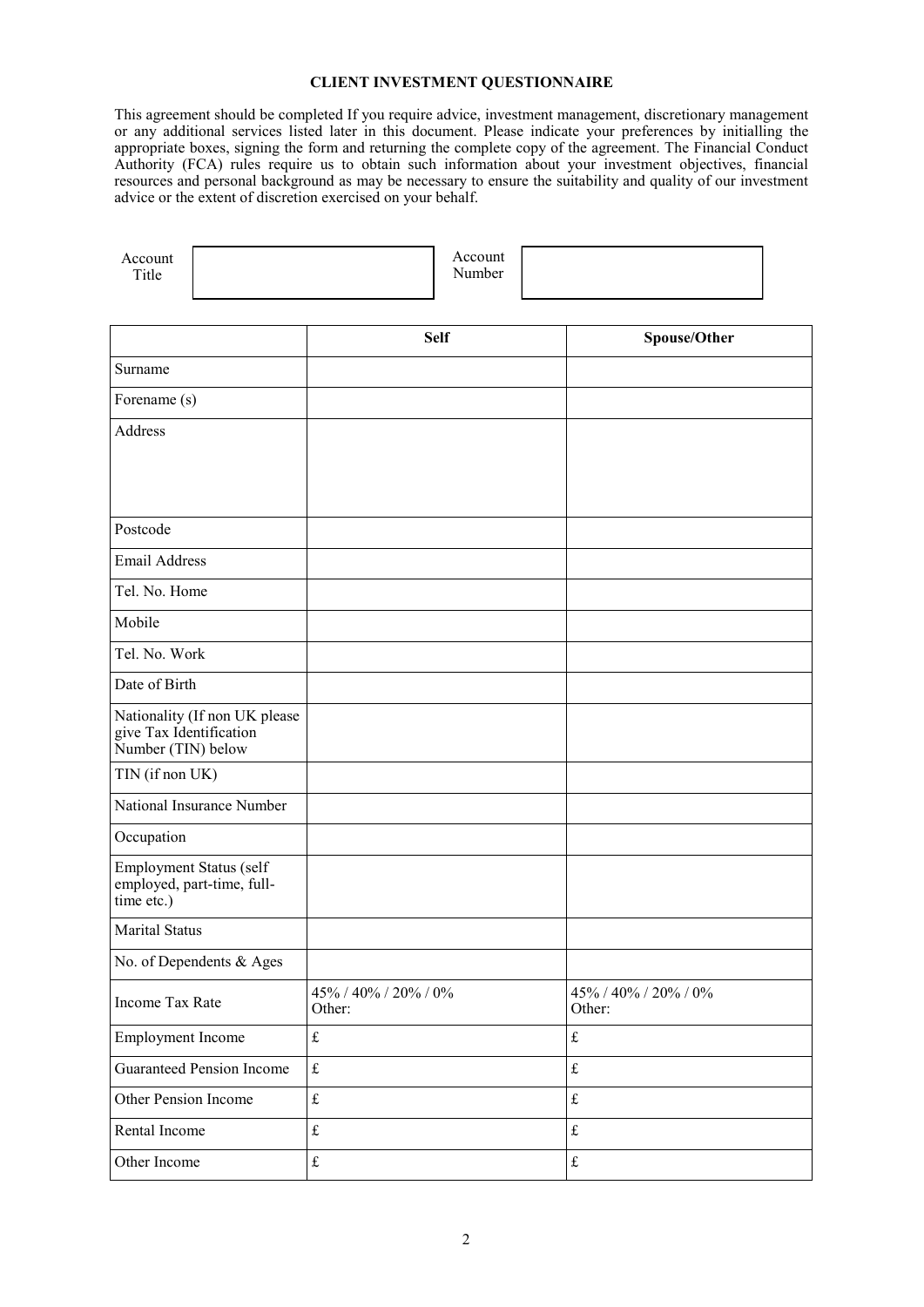|                                                                              | <b>Self</b> | Other       |
|------------------------------------------------------------------------------|-------------|-------------|
| Value of Main Property                                                       | $\pounds$   | $\pounds$   |
| Value of Other Property                                                      | £           | $f_{\rm L}$ |
| Mortgage (s) Outstanding                                                     | $\pounds$   | $\pounds$   |
| Cash Savings                                                                 | $\pounds$   | $\pounds$   |
| Investments (excl. Pilling)                                                  | $\pounds$   | $\pounds$   |
| Investments with Pilling                                                     | £           | $\pounds$   |
| Other Assets                                                                 | $\pounds$   | $f_{\rm L}$ |
| Overdraft/Loans/Credit Cards                                                 | £           | $f_{\rm L}$ |
| Other Debts                                                                  | £           | $\pounds$   |
| Approximate monthly Expenditure<br>(Utilities, Vehicle Fuel and Tax<br>etc.) | £           | $\mathbf f$ |

# **TAX RESIDENCY**

| Are you resident in the UK for tax purposes? |
|----------------------------------------------|
| (Please initial)                             |
| (excluding crown dependencies, Channel Is-   |

| Are you resident in the UK for tax purposes?<br>(Please initial) | YES.           | NC       |
|------------------------------------------------------------------|----------------|----------|
| (excluding crown dependencies, Channel Is-                       | lands. Isle of | Man etc) |

If no, please state the country you are resident in for tax purposes. Please also declare here if your place of birth is in the USA or if you hold a US Green card.

# **CAPACITY FOR LOSS**

To assist us in understanding your capacity for loss, please initial one of the following statements that best describes the effect that a 25% reduction in the value of your investments or income generated from your investments would have on your lifestyle.

For example, you have invested £100,000 that earns an income of £4,000 per year. Should the investment fall to £75,000 and the income to £3,000 would you be able to cope financially?

#### **Please note that these figures are for illustration purposes only and are in no way a guarantee of maximum losses.**

| ┃ |  | $\overline{\phantom{a}}$ |  |
|---|--|--------------------------|--|
|   |  |                          |  |

No impact on my/our standard of living

| $\overline{\phantom{a}}$ |
|--------------------------|
|                          |
|                          |
|                          |
|                          |
|                          |
|                          |
|                          |
|                          |
|                          |
|                          |
|                          |
|                          |
|                          |

A small but acceptable impact on my/ our standard of living



A large but acceptable impact on my/<br>our standard of living

An unacceptable impact on my/our standard of living

3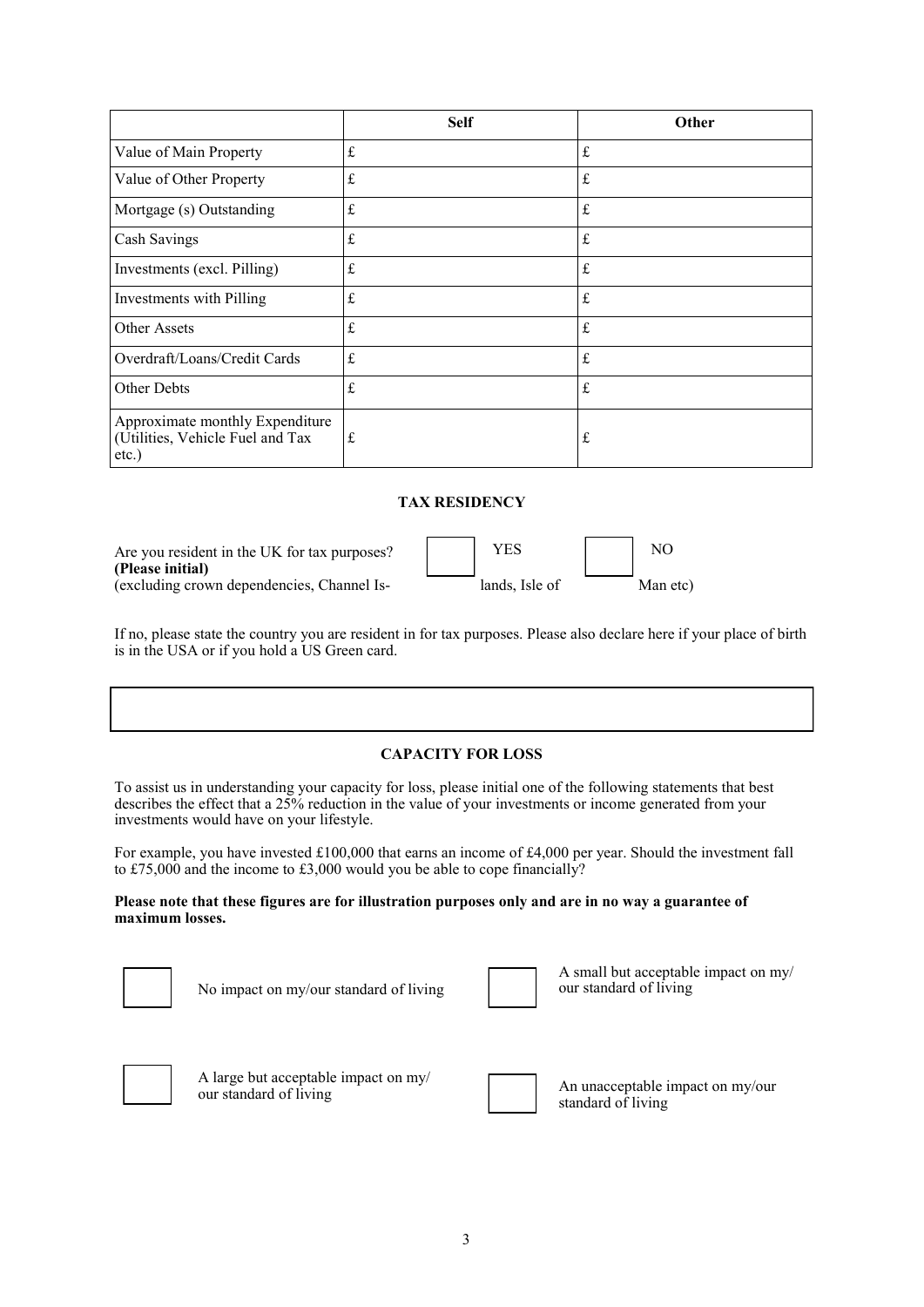# **INVESTMENT OBJECTIVES**

Please indicate in this section your investment objectives. Please only initial one box.





If you feel there is any further relevant information, please disclose it here. For example, *To maximise growth for 10 years then retire with an income of £10,000 p.a.*

#### **TIME HORIZON**

Less than 3 years  $\begin{array}{|c|c|c|c|c|c|} \hline \end{array}$  3-6 years  $\begin{array}{|c|c|c|c|c|c|} \hline \end{array}$  7-10 years  $\begin{array}{|c|c|c|c|c|c|} \hline \end{array}$  Over 10 years

Please indi-

cate in this section how soon you may require your investments returned to you. We understand that that circumstances do change over time.

Are there are any special circumstances in the future that you would like us to be aware of: e.g. a wedding or moving house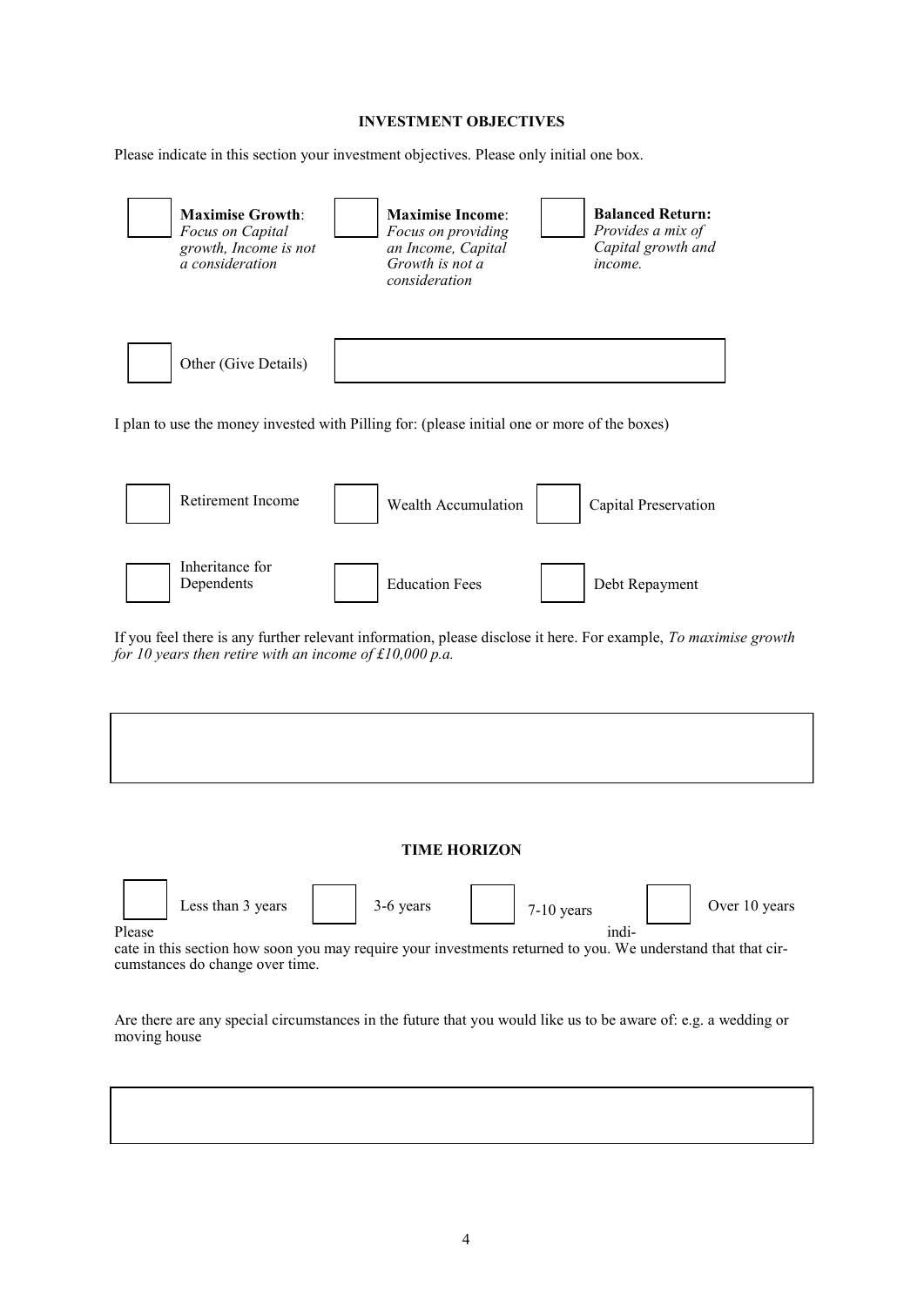# **INVESTMENT RESTRICTIONS AND LIMITS (OPTIONAL)**

Types of company to avoid: (e.g. Tobacco, Military etc.)

Geographical areas to avoid: (e.g. Far East, North America etc.)

Maximum Value  $(f)$  or Maximum Amount  $(\%)$ 

(Maximum amount which should, ideally, be involved in any one transaction or proportion of portfolio)

We will not automatically seek to rebalance the portfolio when the value of a holding exceeds the designated portfolio weighting or above the maximum value limit due to price movement.

We may buy funds on your behalf that may contain stocks/asset classes/geographical areas that conflict with your restrictions but we cannot monitor this.

Any other considerations you would like us to acknowledge?

# **EXPERIENCE AND KNOWLEDGE**

Please initial the relevant boxes to describe your experience and knowledge of investments

Do you have experience of dealing in any of the following?

| <b>Shares</b>                                   |         |                                                                  |         | Bonds / Fixed Interest                                                       |      |
|-------------------------------------------------|---------|------------------------------------------------------------------|---------|------------------------------------------------------------------------------|------|
| Funds (Unit trusts, OEICS,<br>replicated ETF's) |         |                                                                  |         | Complex stocks (synthetic ET-<br>F's, Hedge Funds, Warrants,<br>derivatives) |      |
|                                                 |         | How many years experience do you have trading in these products? |         |                                                                              |      |
| None                                            | $0 - 1$ |                                                                  | $1 - 4$ |                                                                              | $5+$ |
|                                                 |         | <b>SOURCE OF FUNDS</b>                                           |         |                                                                              |      |

Please provide a brief description of the source of funding for the portfolio e.g. savings, existing investments, proceeds from property sale.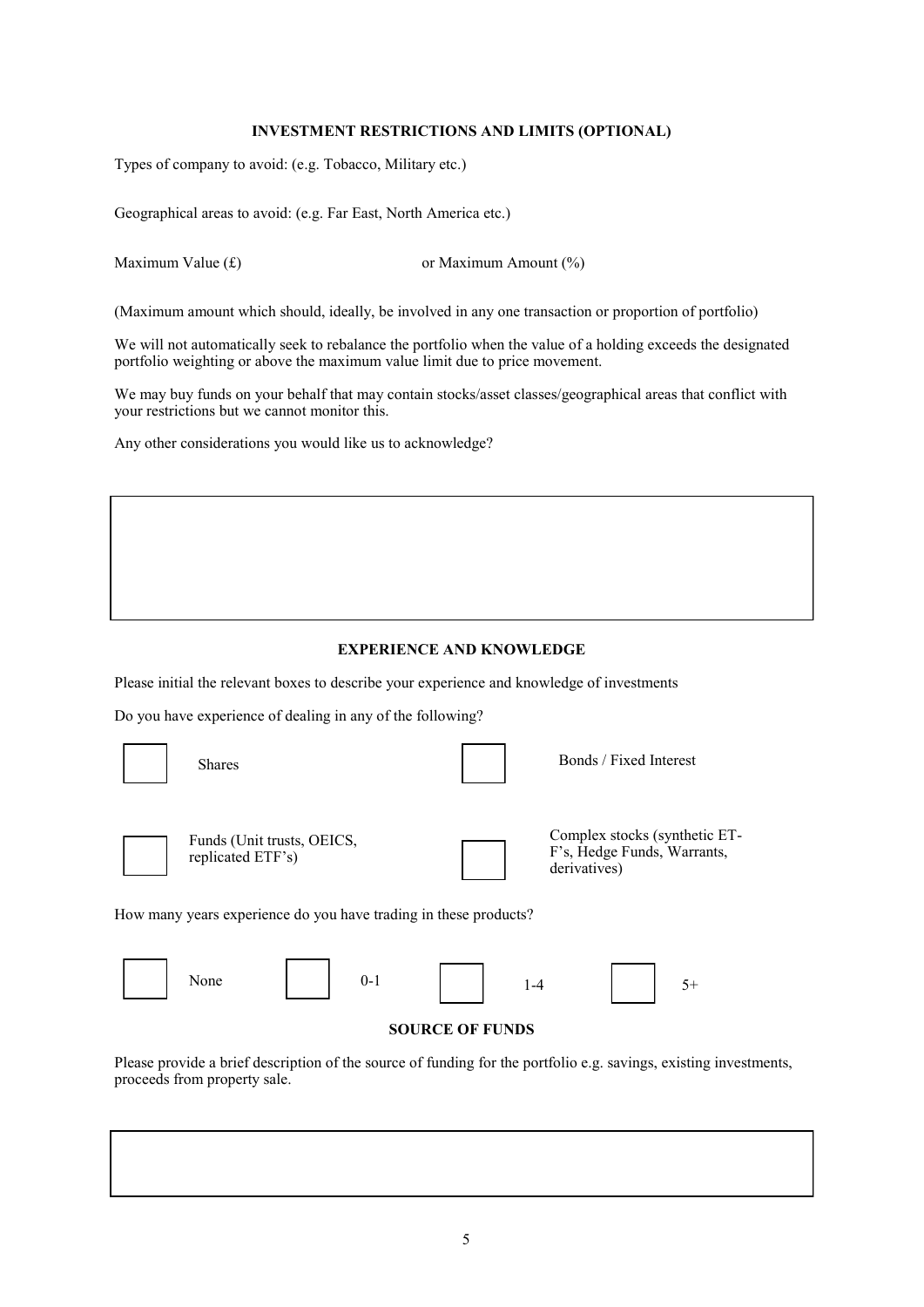#### **BANK DETAILS**

| Name of Bank or Building Society |  |
|----------------------------------|--|
| <b>Account Name</b>              |  |
| <b>Account Number</b>            |  |
| Sort Code                        |  |
|                                  |  |

# **THIRD PARTY AUTHORITY**

To give someone third party authority over your account you must complete the Third Party Authority form which is available on request or you can download it from our website www.pilling.co.uk

We will accept the instructions and divulge information about your investments either verbally or via client web access to the third party you name for the purposes of dealing in all types of products, as well as the movement of your investments, between accounts in your name and the payment and receipt of your money to a bank account registered with us until cancelled by you in writing

#### **RISK PARAMETERS**

**Investing in any asset class will involve risk at varying degrees, and this may result in you not receiving back the original amount you invested. There are many factors to consider such as timing and external financial events.**

**Please note that the portfolio may hold individual stocks from outside of your risk profile but the overall effect will meet the profile selected.** 

It is a fact of life that capital growth or a higher income return can only be achieved with some degree of risk. The greater the potential growth or income yield, the higher the risk will be. We suggest that you think about the risks inherent in the investments you are making and in very broad terms, for your guidance we classify the three major risk categories as follows:-

**WARNING: - We make every reasonable effort to ensure that your investments meet with your risk requirements. At the time of investment our understanding and the market's opinion in general of a security's risk category will be applied as per your answers on the investment questionnaire. The quality of our service is dependent on the accuracy of the information you provide us with. If you fail to disclose material facts about yourself or supply information that is inaccurate this may compromise the suitability of our services. It is therefore vital that you provide us with a comprehensive and accurate picture of your circumstances and requirements.**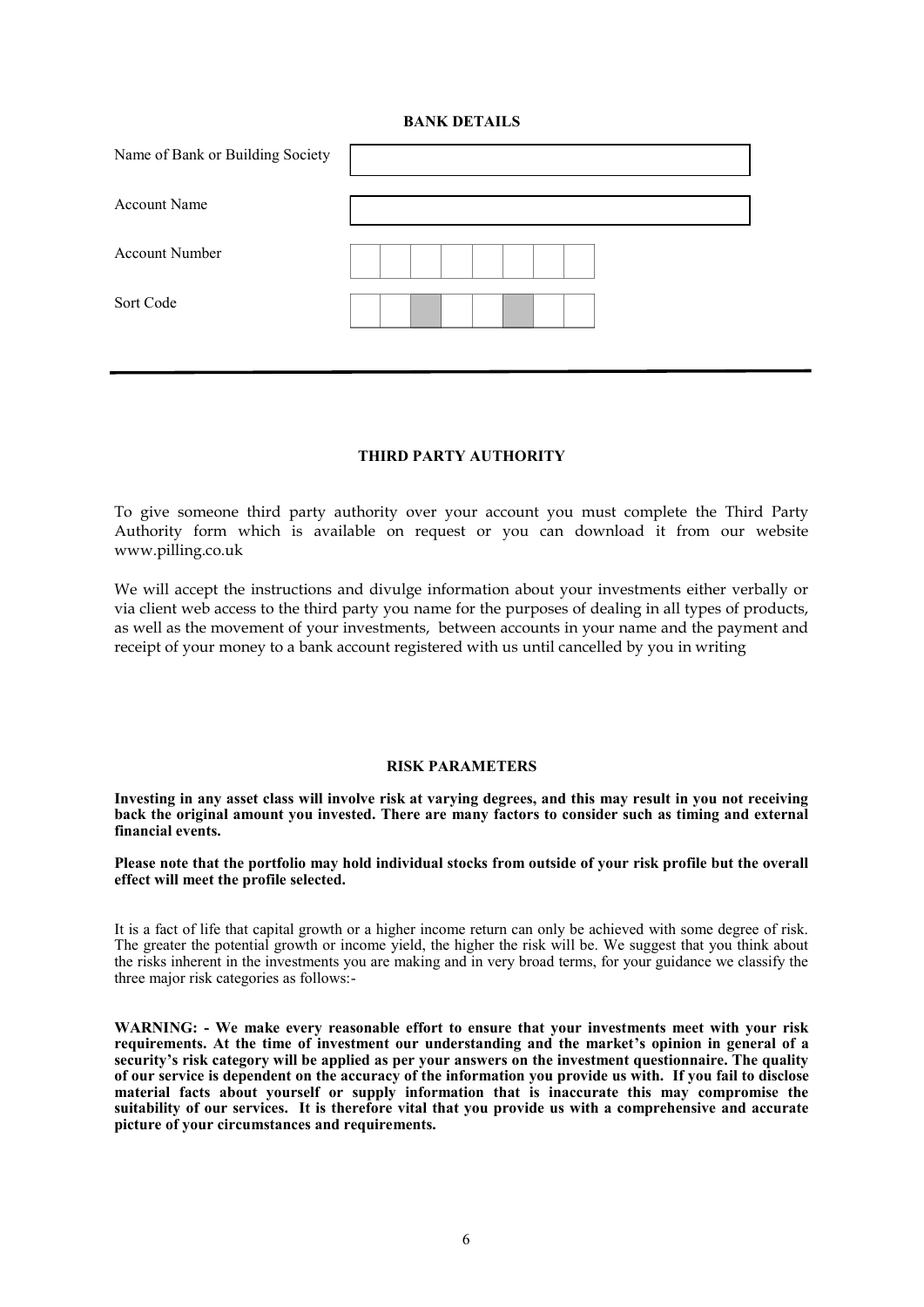#### **PILLING INVESTMENT RISK GUIDE**

Please initial the overall risk you are willing to accept for the portfolio please refer to the Risk Guide below for details of the risk profile of different stocks

If you require specific risk weightings e.g 25% low 65% medium 10% high please detail this in the boxes above.

# **LOW RISK**

These can include  $\sim$  cash and fixed interest sterling denominated securities issued by major governments and corporations. In addition unit trusts, OEICs and ungeared collective investments investing principally in the above are acceptable. Please note however that a high exposure to gilts and other fixed interest securities might constitute a high risk policy since their capital values and the real value of the income that they produce are affected by interest rate fluctuations and inflation

#### **MEDIUM RISK**

Medium risk investments may include other fixed interest investments, shares in FTSE 100 Index constituent companies, well-established FTSE Mid 250 companies (perhaps ex-FTSE 100 stocks) and where possible (e.g. where the capital commitment is great enough) a judicious spread of shares in large and medium capitalized companies, Unit Trusts, OEICs, Investment Trusts and similar packaged investments in the major western markets (UK, Europe, North America) as well as internationally diversified examples of such funds are included.

Some sector specialist, ethical and single company country funds can be used as part of a diversified portfolio. Modest portfolio allocation in smaller companies in the major western markets via managed collective investments is also acceptable.

Insurance company and investment management company managed or multi-manager products are generally acceptable, either as part of a portfolio or in isolation.

#### **HIGH RISK**

High risk covers  $\Box$  all other types of investments not mentioned above and can incorporate weighting or even exclusive concentration on smaller capitalized or recent start-up businesses, junior markets<br>and trading facilities (e.g. AiM and ISDX Growth) or venture capital vehicles. Collective and trading  $\Box$  facilities (e.g. AiM and ISDX Growth) or venture capital vehicles. Collective and packaged versions of the above are acceptable as well as offshore, non-sterling denominated or hedge funds. Investments in lesser-developed markets e.g. Asian and Emerging Markets are also included.

Warrants, covered warrants (securitised derivatives), options and other forms of derivatives also come under this category and you are required to complete a further application form (available on request) to help us assess whether complex products of this nature are appropriate for you.

Investment Manager to complete:

I have discussed the risk selection with the client and I am satisfied that based on the information provided the clients capacity for loss and understanding of risk meets the risk tolerance above. Initial:

| LOW | Medium | $\tau_{\rm{tot}}$ |
|-----|--------|-------------------|
|     |        |                   |



Taking into consideration the information provided I am not satisfied that the risk selection above is suitable, following discussion and agreement with the client the new risk profile is:

| Low | Medium | $\sim$ 1 |  |
|-----|--------|----------|--|
|     |        |          |  |